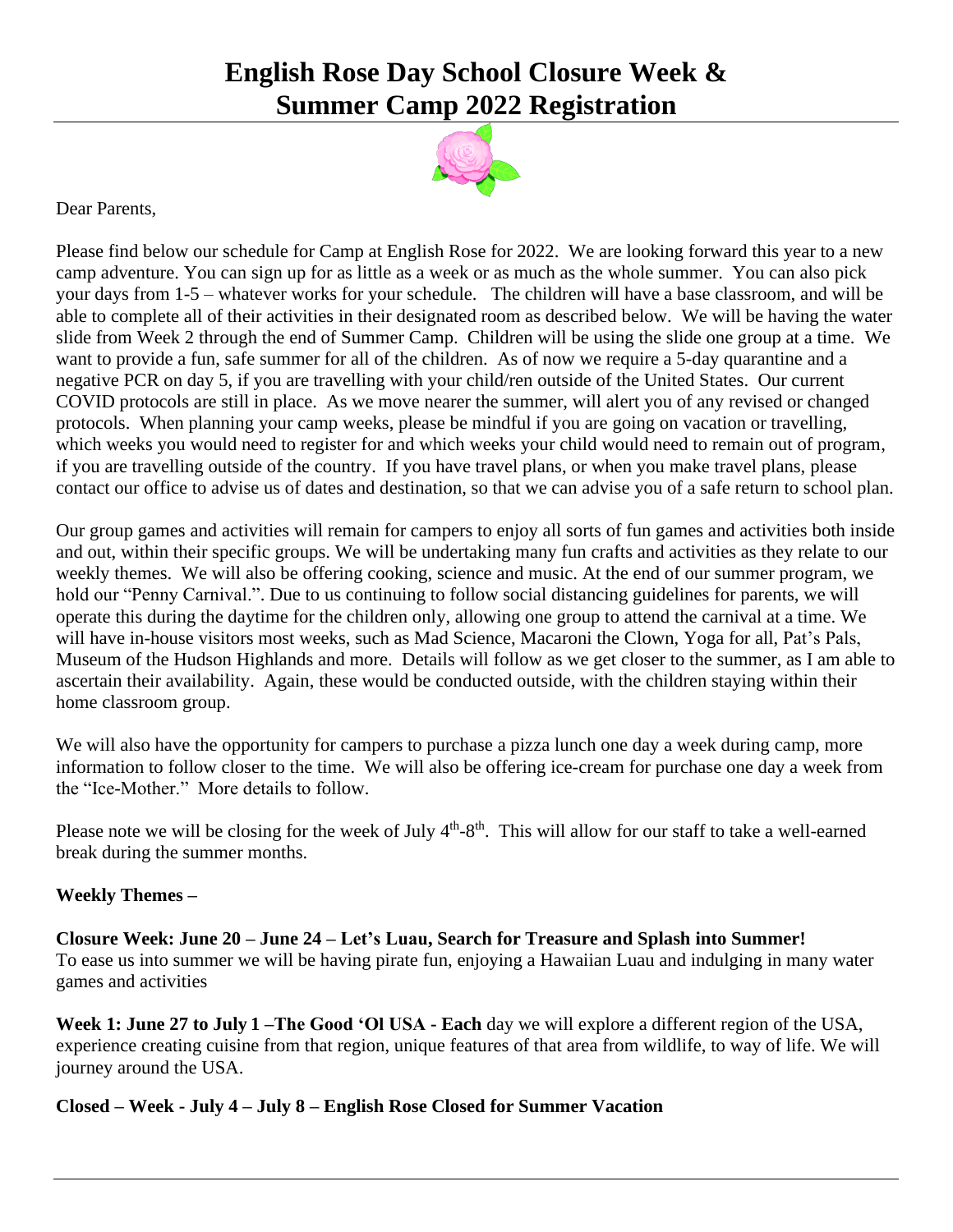**Week 2**: **July 11 to July 15 – Christmas in July –** Come join us for a fun-filled Christmas experience. Enjoy creating some Christmas foods, ornaments and decorations, and rejoicing in the fun-filled time of Christmas – with a water slide!

**Week 3**: **July 18 to July 22 – Shark Week –** All about sharks! From "baby shark" to the "great whale shark" – we will explore, discover and have fun with games, crafts, water play and more.

**Week 4**: **July 25 to July 29 – Time Machine –** We will spend each day traveling back in time – Ancient Egypt, The Stone Age, Ice Age, The Land of Dinosaurs – We will be creating, cooking and having fun visiting these different eras of time

**Week 5**: **August 1 to August 5 – Fairies, Elves, Gnomes, Goblins and Wizards!** Join us for a week of fun and frolic in the magical and imaginary world of fairies, elves, goblins and wizards. Concoct potions in science and cooking, and use our magical imaginations

**Week 6: August 8 to August 12 – Farmers Market –** What we eat and where it comes from! Planting and growing, tasting and creating. All the fun of the farmer's market, while still enjoying our water play and outside fun.

**Week 7**: **August 15 to August 19 – Planet Conservation –** Protecting our animals, the rain forest, reuse, recycle, repurpose. How we can help the earth we live on?

**Week 8** – **August 22 to August 26** – **Board Game Week –** A fun time exploring all types of Board Games, out-side and inside – life size and table top – cooking and science included in the board game theme – from Snakes and Ladders to Candyland.

**Week 9 – August 29 – September 2 - Carnival and Finale Week –** Zing, Zang, Zoom…it's CARNIVAL time! With abundant thrills comes loads of fun. The only thing missing is you! Come join us under the "big top" for an exciting week of jumping, running, soaring and playing. We will juggle, play "old- fashion" carnival games and of course turn ourselves into the biggest clowns around. Penny Carnival will be on **Thursday,**  September 1st, during the children's day at camp. The rain day for the carnival will be Friday, September 2<sup>nd</sup>.

**Pricing** – If your child will be in our infant or toddler programs over the summer your regular monthly pricing will remain in effect. If you need to adjust times/days etc. please call or email the office. If your child is with us in any of our 3's, 4's or FDK/Extra Year classes, and you plan on just continuing your same hours, days and weeks for the whole summer, you have the option of continuing for July and August, at the regular monthly rate. You would need to pay the weekly rate for closure week if you are not part of our full-time closure program.

If you register for the **whole summer** before **June 20th ,** you will receive a 5% discount if utilizing our weekly rate schedule.

Below are the **weekly** prices for Pre-K and School Age. Infants and Toddlers run on their regular monthly pricing. Should you need to reduce or adjust your days and times for your infant or toddler over the summer period, please complete the form appropriate for infants and toddlers.